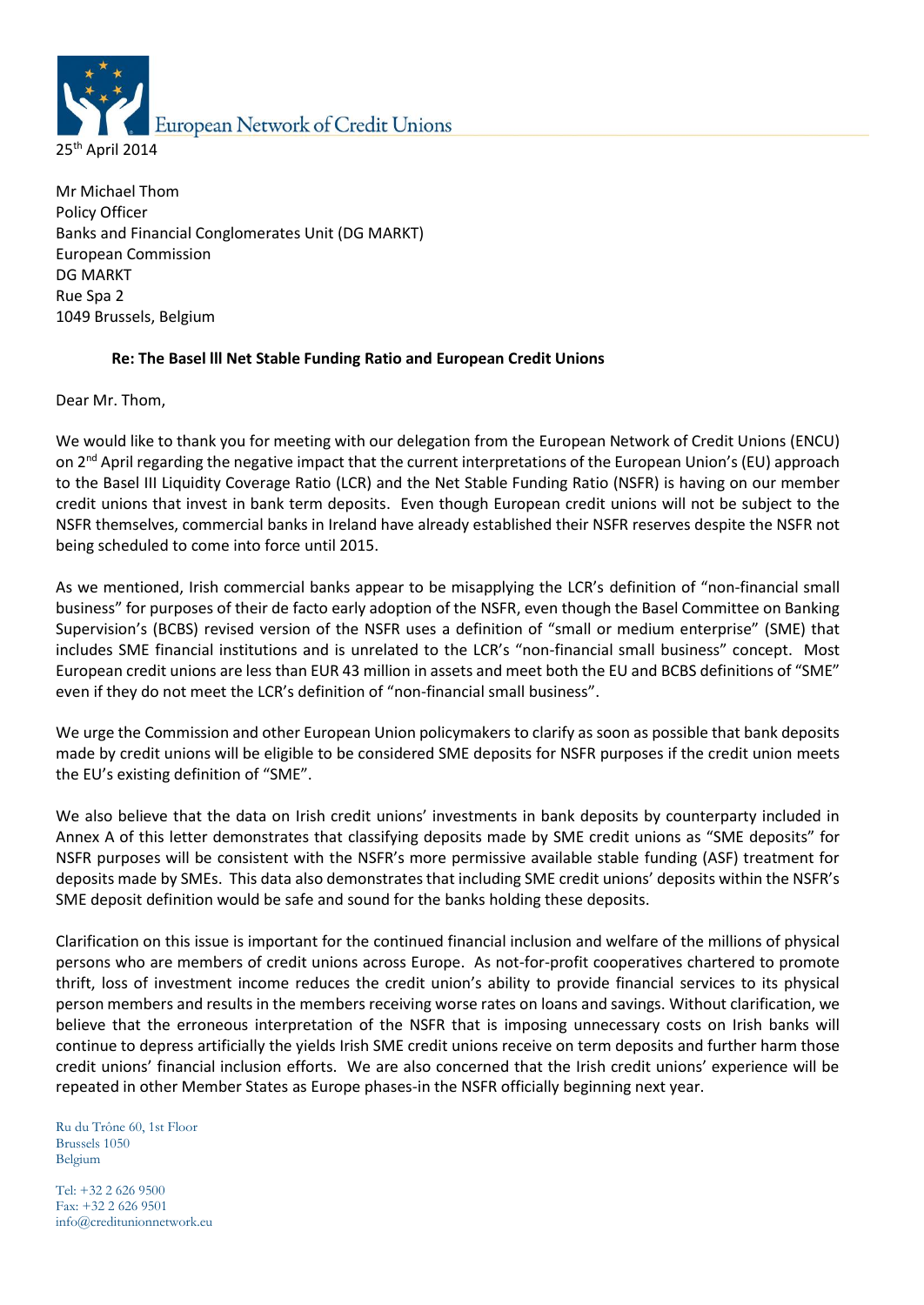

As we discussed with you, there are two possible solutions that would help relieve the NSFR's unnecessary regulatory burdens on European banks which are indirectly harming their SME credit union customers, either:

(1) A separate outflow class or category be included for credit union deposits, as the European Banking Authority's (EBA) December 2013 report on LCR implementation suggested<sup>1</sup>; or

(2) Ensuring that deposits made by credit unions which meet Europe's definition of "SME" can be treated as SME deposits for NSFR purposes; neither the EU's definition of "SME" nor the BCBS's "SME" definition used in the NSFR are limited to "non-financial small businesses".

### **The Revised NSFR's "SME" Definition Includes SME Financial Institutions**

On 11th April, the ENCU filed a comment letter with the Basel Committee on Banking Supervision (BCBS), a copy of which is attached, in response to the BCBS's consultative document on the NSFR. As we noted in our comment letter,<sup>2</sup> the BCBS's NSFR consultative document uses the term "SME" as defined in Basel II paragraph 273, which is not related to definition of "non-financial small business" in Paragraph 90 of the BCBS's LCR document (which uses "small business" as defined by paragraph 231 of Basel II and also adds the "non-financial" requirement to the paragraph 231 "small business" definition)<sup>3</sup> or the EU's version of the LCR. Specifically, the BCBS definitions of the NSFR's "retail" and "SME" categories read as follows:<sup>4</sup>

"Retail deposits are defined in LCR paragraph 73. SMEs are defined in paragraph 273 of the Basel II framework; see BCBS, *International Convergence of Capital Measurement and Capital Standards: A Revised Framework – Comprehensive Version* June 2006 . . . ."

Further, the BCBS definition of "SME" under Basel II paragraph 273 is generally consistent with the EU's definition of SME and does not include the "non-financial" limitation found in the LCR's "non-financial small business" definition. We have requested clarification from the BCBS regarding whether it intends for the NSFR's 90% ASF for "less stable" deposits made by SMEs to include deposits made by SME financial institutions, as appears to be the case.

This BCBS NSFR paper also removed the requirement that a non-SME institution be a "non-financial corporate" for its investments in 6 to 12 month bank term deposits to be included in the 50% ASF category, and stated expressly that this 50% ASF category includes "funding from central banks and financial institutions."<sup>5</sup> In light of these changes to the global NSFR standard, whether or not a company is "financial" or "non-financial" seems to no longer be relevant for NSFR purposes (even if it is relevant to the LCR).

We recognise, however, that the EU will ultimately define the NSFR with respect to its application to banks in Ireland and other EU Member States.As the EU moves forward with developing its NSFR definitions, we urge you and other European policymakers to disaggregate the LCR's "non-financial small business" definition from the NSFR's "SME" concept in a manner consistent with the BCBS standard and the EU definition of "SME" established

<sup>1</sup> European Banking Authority, *Report on impact assessment for liquidity measures under Article 509(1) of the CRR* at page 57 (Dec. 2013), *available at* 

1

<https://www.eba.europa.eu/documents/10180/16145/EBA+BS+2013+415+Report+regarding+LCR+impact.pdf> <sup>2</sup> http://www.creditunionnetwork.eu/documents/ENCU\_Comment\_Letter\_Basel\_III

<sup>3</sup> BCBS, *Basel III: The Liquidity Coverage Ratio and liquidity risk monitoring tools* at 24 (2013), *available at*  [http://www.bis.org/publ/bcbs238.pdf.](http://www.bis.org/publ/bcbs238.pdf)

<sup>4</sup> BCBS, *Basel III: The Net Stable Funding Ratio – consultative document* at 4 & n.6 (2014), *available at*  [http://www.bis.org/publ/bcbs271.pdf.](http://www.bis.org/publ/bcbs271.pdf)

<sup>5</sup> *Id.* at 4.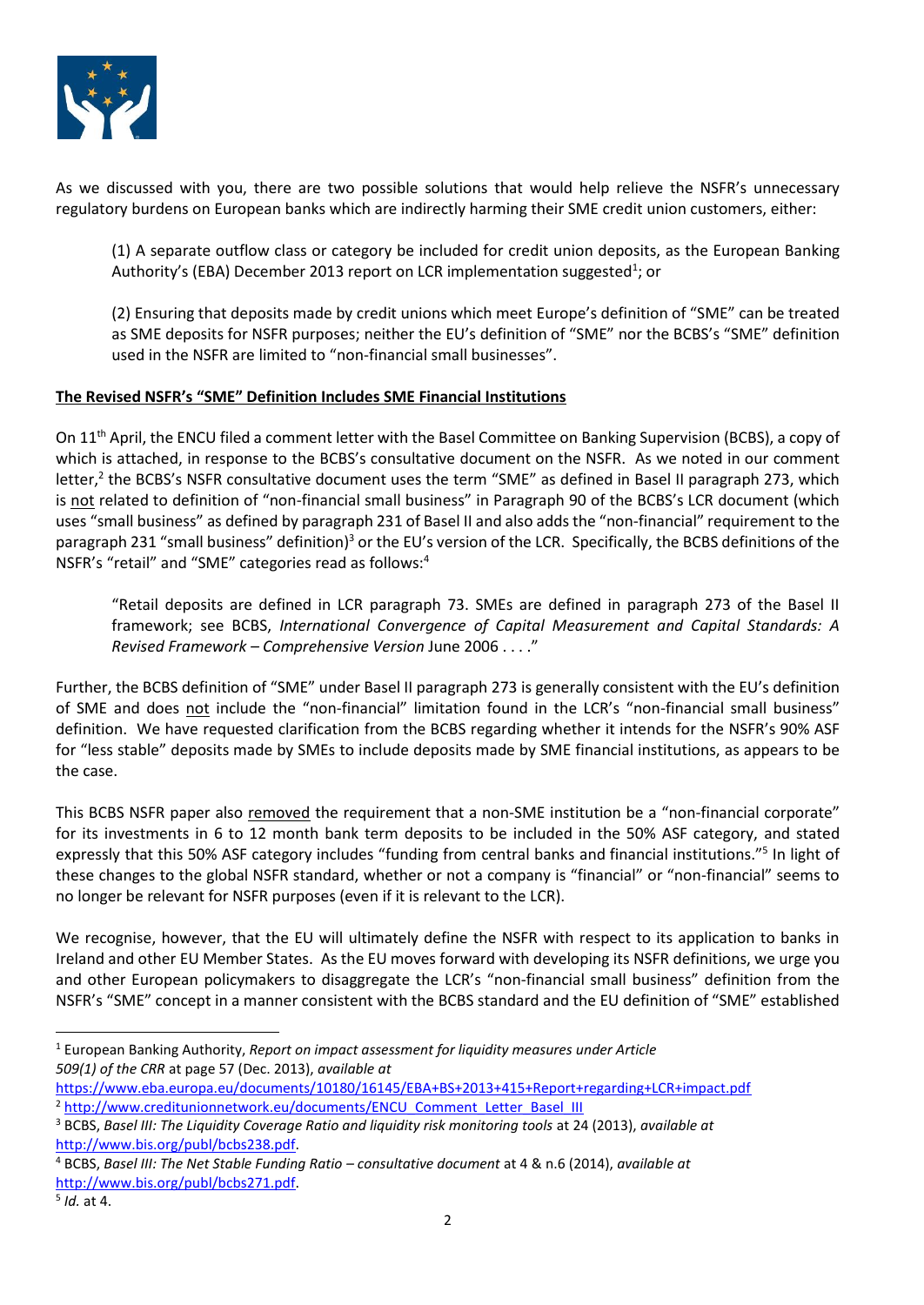

1

by EU recommendation 2003/361.<sup>6</sup> Article 2(1) of the Annex to EU recommendation 2003/361 defines "SME" in Europe as follows:

"The category of micro, small and medium-sized enterprises (SMEs) is made up of enterprises which employ fewer than 250 persons and which have an annual turnover not exceeding EUR 50 million, and/or an annual balance sheet total not exceeding EUR 43 million."

As noted above, neither EU recommendation 2003/361 nor the Basel standards limit the definition of "SME" to "non-financial small businesses" and most European credit unions meet the EU's SME definition by being smaller than EUR 43 million in assets and having fewer than 250 employees.

In the Republic of Ireland, for example, 288 credit unions out of the nearly 400 total credit unions meet the SME definition by having an annual balance sheet not exceeding EUR 43 million and fewer than 250 employees, and in Northern Ireland, 91 of the 97 credit unions are below the equivalent of EUR 43 million (GDP 35 million) in assets and have fewer than 250 employees. A majority of credit unions meet the EU's "SME" definition in other Member States as well, and in Estonia, Latvia and Romania all credit unions' assets in the Member State combined are less than EUR 43 million total.<sup>7</sup>

## **Data on Credit Unions' Deposits with Bank Counterparties Demonstrates Funding from Credit Unions is Stable**

The data also supports the proposition that deposits made by SME credit unions can be treated as SME deposits under the NSFR in a safe and sound manner. We believe that the data on Irish credit unions' investments in bank deposits by counterparty included in Annex A of this letter (which we have also provided to the BCBS) demonstrates that permitting SME credit unions to be considered "SMEs" for purposes of the NSFR will be consistent with the NSFR's 90% ASF treatment for deposits made by SMEs.

This quarterly data shows details of the top 10 counterparties which the Republic of Ireland credit unions have been investing their surplus funds in for each quarter since March 2011. This quarterly information is not available prior to that date. You will recall that we had also included details of the five most used counterparties in our previous letter to you on 30<sup>th</sup> July 2013.

The quarterly counterparty data contained in Annex A illustrates that the credit unions did not move their money away from the Irish banks during the financial crisis as many other non-retail type depositors did at that time. The credit unions' deposits behaved as stable, sticky funding during this period of financial stress and remained with the Irish banks. As the data illustrates, the credit unions actually increased their bank deposits during this time.

Similar quarterly data is not available for the Northern Ireland credit unions, however, year-end information for these credit unions shows that Northern Ireland credit unions had total bank deposits of GBP 300 million in 2007 and this had increased to over GBP 500 million as of September 2012. The investment options of the vast majority of Northern Ireland credit unions are effectively limited to bank deposits of less than one year maturity.

We believe that European credit unions in future financial crises will again engage in a "flight to safety" by investing their excess liquidity in local bank deposits, as this data demonstrates, especially when the credit unions meet the EU's SME definition. Members of EU credit unions increased their deposits in credit unions during the financial

<sup>6</sup> European Commission, *Commission Recommendation of 6 May 2003 concerning the definition of micro, small and medium-sized enterprises* (2003/361/EC), *available at* [http://eur-](http://eur-lex.europa.eu/LexUriServ/LexUriServ.do?uri=OJ:L:2003:124:0036:0041:EN:PDF)

[lex.europa.eu/LexUriServ/LexUriServ.do?uri=OJ:L:2003:124:0036:0041:EN:PDF.](http://eur-lex.europa.eu/LexUriServ/LexUriServ.do?uri=OJ:L:2003:124:0036:0041:EN:PDF)

<sup>7</sup> *See* World Council of Credit Unions, *Statistical Report 2012* (2013), *available at*  http://www.woccu.org/documents/2012 Statistical Report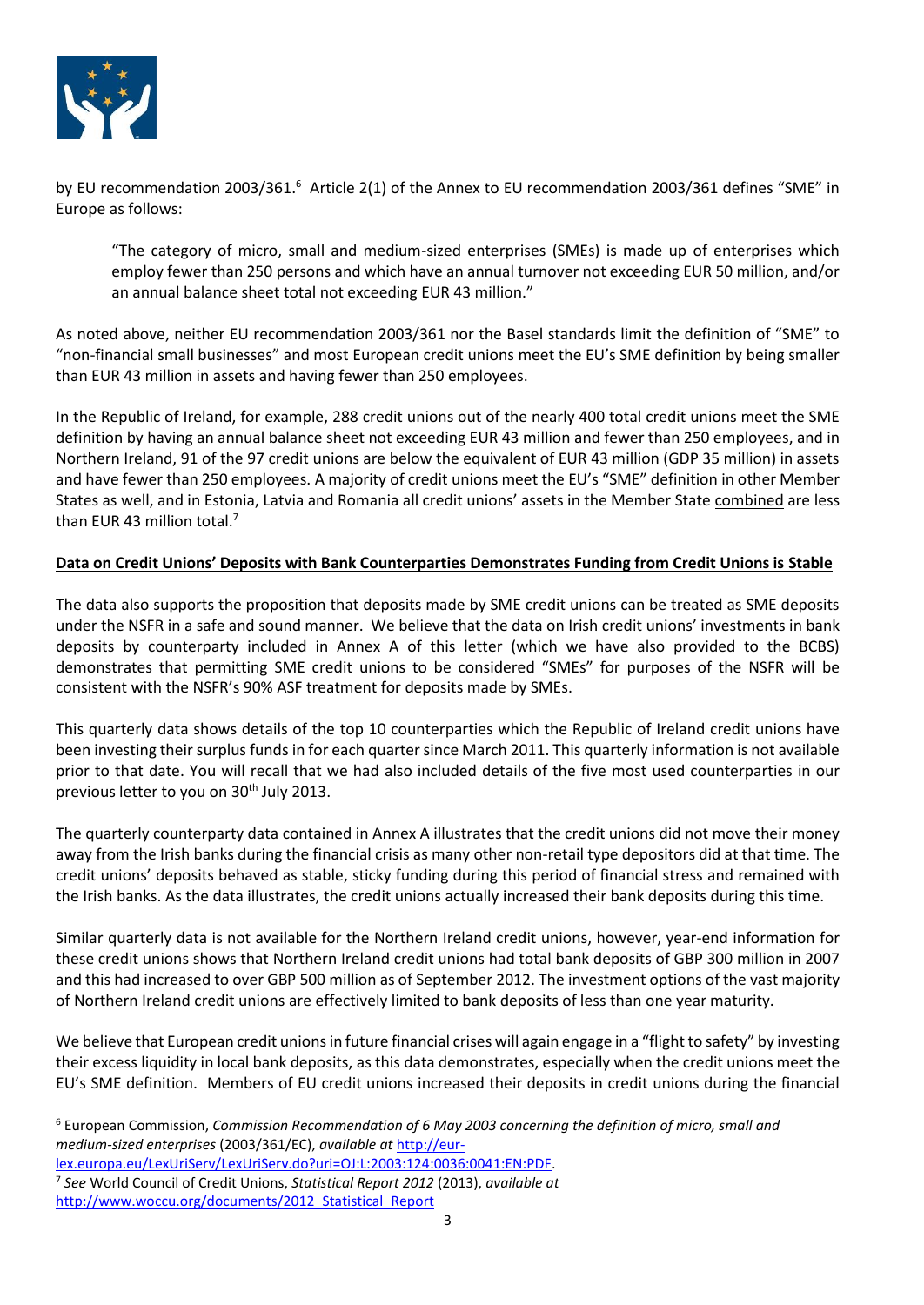

crisis in a similar "flight to safety" and we have no reason to believe that this would be different in the future, especially considering that members' savings with credit unions are protected by the applicable national deposit guarantee scheme in most EU Member States that have a credit union movement.

Credit unions' deposits at banks are "sticky" and stable—there were no runs on European credit unions by their members, or runs on banks by credit unions, during the Global Financial Crisis of recent years—and credit unions have few other options in terms of investing their money as a legal matter. Member States' credit union laws typically limit credit unions' investment options to bank deposits, loans to members, and government-guaranteed debt. Most SME credit unions invest only in bank deposits and loans to their members because these investments are easier to manage than government bonds.

### **SME Financial Institutions are Vital to Europe's Financial Inclusion Efforts**

Maintaining the sustainability of credit unions that meet the EU's SME definition is also essential to efforts to promote financial inclusion in Member States where credit unions operate, including Estonia, Ireland, Latvia, Lithuania, Poland, Romania, and the United Kingdom. The continued existence and operation of a successful and viable credit union movement is vital for the ordinary people of these Member States.

Credit unions play an important financial inclusion role in Europe, especially in low-income and rural areas where credit unions are often the only financial institution serving the community. In Ireland, for example, there are now only four retail banks operating with a branch network, and these four banks are actively reducing the number of branches they operate. The only other financial institutions offering personal savings and loans to consumers in these underserved areas are credit unions, many of which meet the EU's definition of SME.

SME credit unions, however, have limited economies of scale that make achieving an economically sustainable return on assets (ROA) more difficult than at a larger credit union or bank, especially if the yields they receive on their investments in bank term deposits are depressed by the regulatory compliance burdens imposed by the NSFR's reserve requirements.

We believe that, as a public policy matter, the NSFR's potential to effect financial inclusion negatively alone justifies allowing credit unions that meet Europe's SME definition receiving the more permissive ASF treatment accorded to deposits made by SMEs.

#### **SME Financial Institutions' Relatively Small Deposits Do Not Threaten Large Banks' Liquidity Positions**

We believe that the arguments for providing regulatory relief to credit unions that invest in bank deposits are extremely strong, especially when: (a) financial inclusion concerns are weighed in combination with: (b) credit unions' legal limitations on permissible investments other than bank deposits; (c) the actual behaviour of credit unions in terms of managing their bank deposits as outlined by the data in Annex A; (d) the BCBS standard; and (e) the relatively small size of any one credit union's term deposits compared to the size of the banking holding the deposits. This is especially true with respect to SME credit unions because the EU caps the size of an SME at a maximum EUR 43 million in assets.

SME credit unions are unlikely to withdraw their term deposits from a bank prematurely since they have few other investment options, rarely if ever are themselves subject to runs by their members, and can obtain emergency liquidity from other sources (e.g., the Irish League of Credit Unions's stabilisation fund) without incurring an early withdrawal penalty.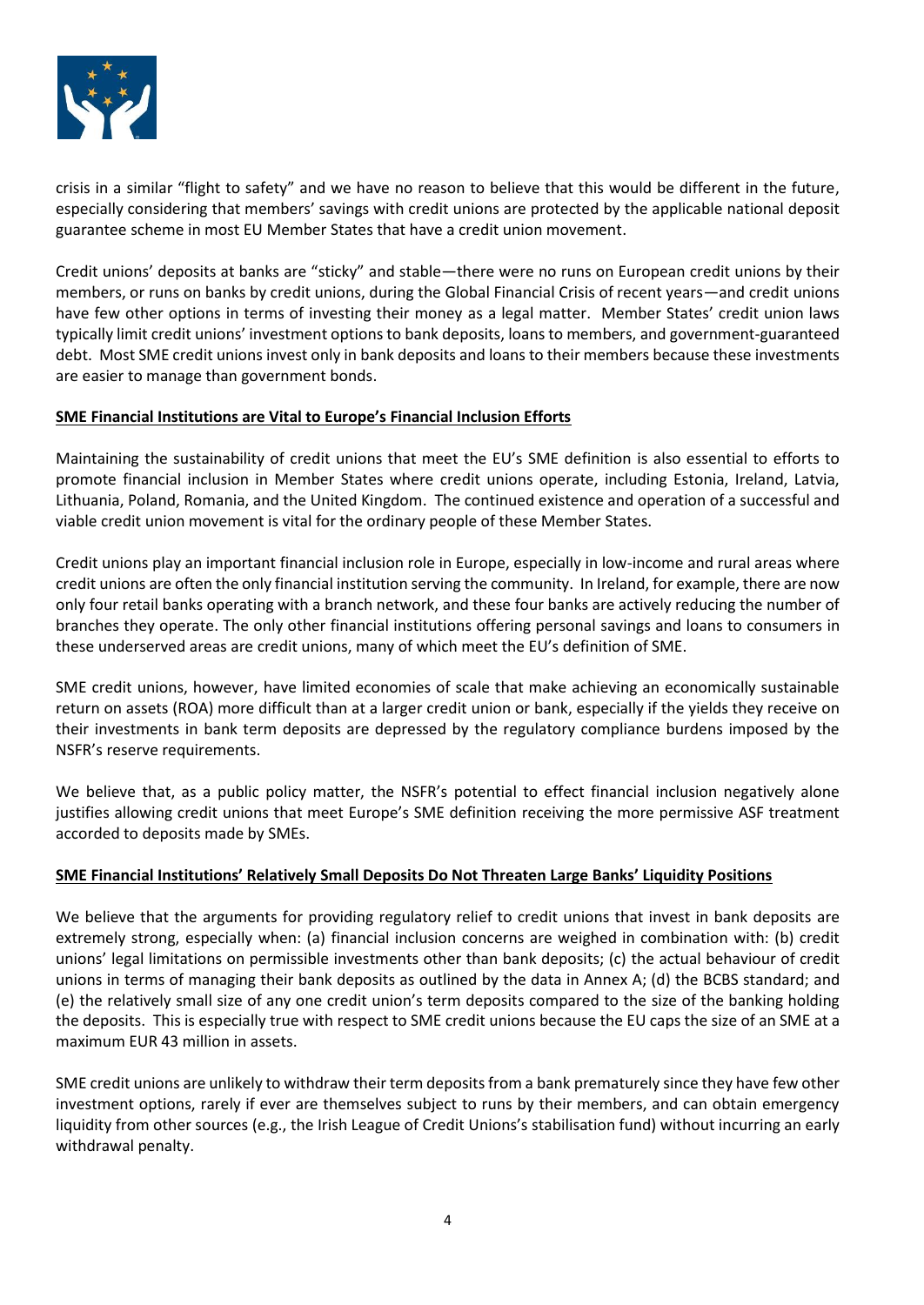

Further, any SME-sized credit union withdrawing its term deposits from a large commercial bank would be very unlikely to affect the bank's liquidity position in a material way. SME credit unions in Europe by definition have less than EUR 43 million in assets and tend to spread their term deposit investments evenly across at least four different banks (usually five or six) to limit counterparty risk. This means that in practice any one SME credit union's deposits in a European commercial bank would be less than EUR 11 million even if the SME credit union is nearly EUR 43 million in assets and 100% invested in bank deposits.

For a large commercial bank, the worst-case scenario EUR 11 million withdrawal made by an SME credit union would represent a negligible amount of the banks' total funding. In the case of Bank of Ireland, for example which at year-end 2013 had EUR 132 billion in assets and EUR 101 billion in consumer deposits and wholesale funding<sup>8</sup>—a EUR 11 million withdrawal would represent only 0.01% of the banks' funding. It is difficult to imagine a scenario where a withdrawal of a deposit of this size could become a material risk to the bank's solvency.

We appreciate your continued consideration of our concerns and hope this letter and the attached data assists the Commission's efforts to achieve an outcome which helps credit unions—especially SME credit unions continue to promote financial inclusion and thrift in the EU.

Please do not hesitate to contact either of us or Jeanette van Eijk at +32 2 626 9500 should you have any questions regarding our comments.

Sincerely,

the I Churcht

Michael Edwards **Edge Edwards** Ed Farrell Vice President and Chief Counsel **Head of Finance** World Council of Credit Unions **Internal Council of Credit Unions** Irish League of Credit Unions

Ed Forcell

33-41 Lower Mount Dublin 2

Attachment:

1

Comment letter of the European Network of Credit Unions to the Basel Committee on Banking Supervision concerning "*Basel III: the Net Stable Funding Ratio - consultative document* (bcbs 271)" (11 Apr. 2014), *available at* [http://www.creditunionnetwork.eu/documents/ENCU\\_Comment\\_Letter\\_Basel\\_III.](http://www.creditunionnetwork.eu/documents/ENCU_Comment_Letter_Basel_III)

<sup>8</sup> Bank of Ireland Group, *Annual Report for the Year Ending 31 December 2013* at page 30 (2014), *available at* [http://www.bankofireland.com/fs/doc/wysiwyg/bank-of-ireland-annual-report-for-the-year-ended-31-december-2013.pdf.](http://www.bankofireland.com/fs/doc/wysiwyg/bank-of-ireland-annual-report-for-the-year-ended-31-december-2013.pdf)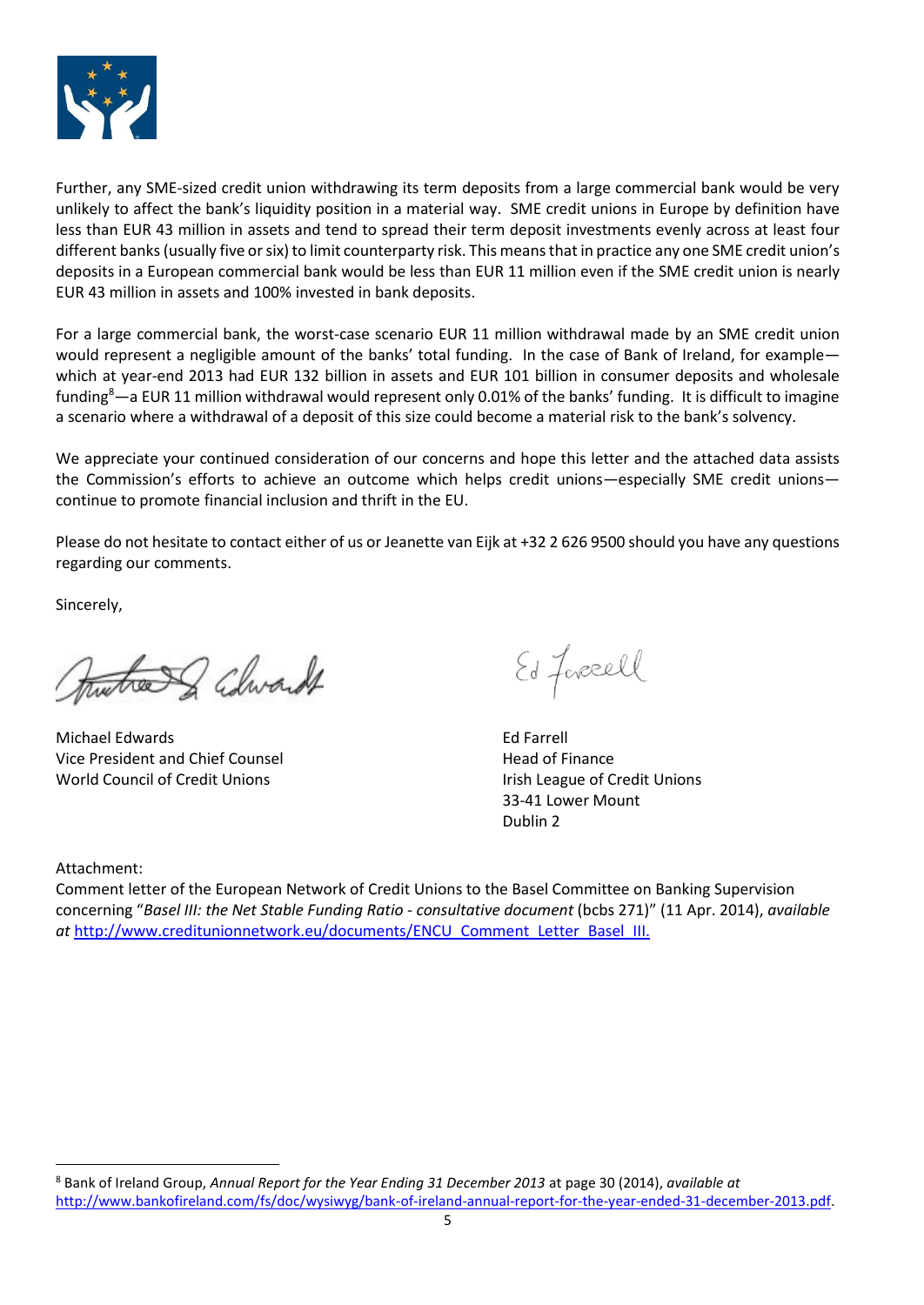

# **Annex A Stocks of Irish Credit Unions' Investments in Bank Deposits: March 2011 to July 2013**

| Table of quarterly investment data by counterparty |               |
|----------------------------------------------------|---------------|
|                                                    | <b>Mar-11</b> |
| Investments by counter party                       | Amount €      |
| <b>Bank of Ireland Group</b>                       | 1,394,095,321 |
| AIB Group                                          | 1,246,970,725 |
| <b>EBS Building Society</b>                        | 1,039,105,640 |
| Irish Life and Permanent                           | 1,014,255,455 |
| Royal Bank of Scotland                             | 479,432,483   |
| Anglo Irish Bank Corporation plc                   | 358,749,537   |
| <b>Irish and EMU State Securities</b>              | 233, 358, 720 |
| Canada Life                                        | 214,324,943   |
| Central Treasury Managed Fund (Cash)               | 162,616,466   |
| Other                                              | 880,791,819   |
|                                                    | 7,023,701,109 |
|                                                    | $Jun-11$      |
| <b>Investments by counter party</b>                | Amount €      |
| AIB Group                                          | 1,551,698,502 |
| <b>Bank of Ireland Group</b>                       | 1,529,223,703 |
| Irish Life and Permanent                           | 1,084,200,556 |
| <b>EBS Building Society</b>                        | 944,462,534   |
| Royal Bank of Scotland                             | 479,846,571   |
| <b>Irish and EMU State Securities</b>              | 261,364,446   |
| Canada Life                                        | 211,853,892   |
| <b>KBC Bank NV</b>                                 | 199,250,571   |
| Central Treasury Managed Fund (Cash)               | 123,239,763   |
| Other                                              | 712,127,670   |
|                                                    | 7,097,268,208 |
|                                                    | <b>Sep-11</b> |
| <b>Investments by counter party</b>                | Amount €      |
| AIB Group                                          | 1,627,724,044 |
| <b>Bank of Ireland Group</b>                       | 1,626,560,603 |
| <b>Irish Life and Permanent</b>                    | 1,126,995,329 |
| <b>EBS Building Society</b>                        | 642,744,138   |
| Royal Bank of Scotland                             | 541, 135, 272 |
| <b>Irish and EMU State Securities</b>              | 275,622,472   |
| <b>KBC Bank NV</b>                                 | 250,043,750   |
| Canada Life                                        | 178,593,994   |
| <b>Barclays</b>                                    | 56,005,195    |
| Other                                              | 823, 164, 829 |
|                                                    | 7,148,589,626 |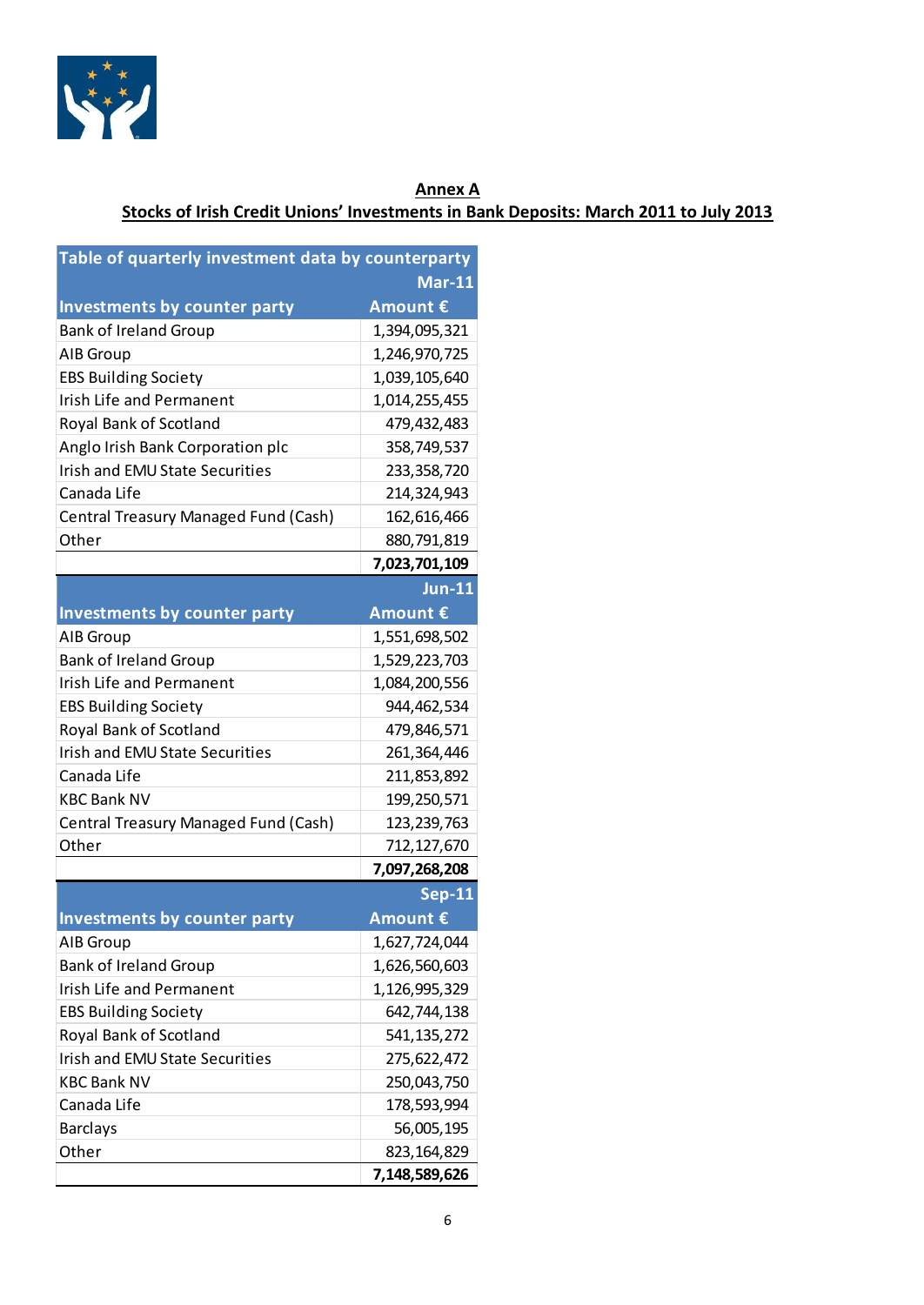

|                                        | <b>Dec-11</b> |
|----------------------------------------|---------------|
| <b>Investments by counter party</b>    | Amount €      |
| <b>Bank of Ireland Group</b>           | 1,729,549,071 |
| AIB Group                              | 1,623,129,433 |
| <b>Irish Life and Permanent</b>        | 1,235,640,602 |
| <b>EBS Building Society</b>            | 568,295,022   |
| Royal Bank of Scotland                 | 523,255,776   |
| <b>Irish and EMU State Securities</b>  | 281,863,979   |
| <b>KBC Bank NV</b>                     | 271,589,132   |
| Central Treasury Managed Fund ('Cash') | 161,348,256   |
| Canada Life                            | 155,362,844   |
| Other                                  | 628,613,506   |
|                                        | 7,178,647,621 |
|                                        | <b>Mar-12</b> |
| <b>Investments by counter party</b>    | Amount €      |
| <b>Bank of Ireland Group</b>           | 1,681,105,162 |
| AIB Group                              | 1,653,721,615 |
| <b>Irish Life and Permanent</b>        | 1,430,131,124 |
| <b>EBS Building Society</b>            | 552,400,353   |
| Royal Bank of Scotland                 | 542,635,619   |
| <b>KBC Bank NV</b>                     | 342,291,675   |
| <b>Irish and EMU State Securities</b>  | 279,331,343   |
| Central Treasury Managed Fund ('Cash') | 205,053,357   |
| Canada Life                            | 142,931,105   |
| Other                                  | 609,734,105   |
|                                        | 7,439,335,458 |
|                                        | <b>Jun-12</b> |
| Investments by counter party           | Amount €      |
| Irish Life and Permanent               | 1,600,131,449 |
| <b>Bank of Ireland Group</b>           | 1,588,479,273 |
| AIB Group                              | 1,579,390,822 |
| <b>EBS Building Society</b>            | 586,448,689   |
| Royal Bank of Scotland                 | 562,354,479   |
| <b>KBC Bank NV</b>                     | 493,674,048   |
| <b>Irish and EMU State Securities</b>  | 302,988,570   |
| Central Treasury Managed Fund ('Cash') | 174,504,648   |
| Canada Life                            | 131,383,216   |
| Other                                  | 592,262,967   |
|                                        | 7,611,618,161 |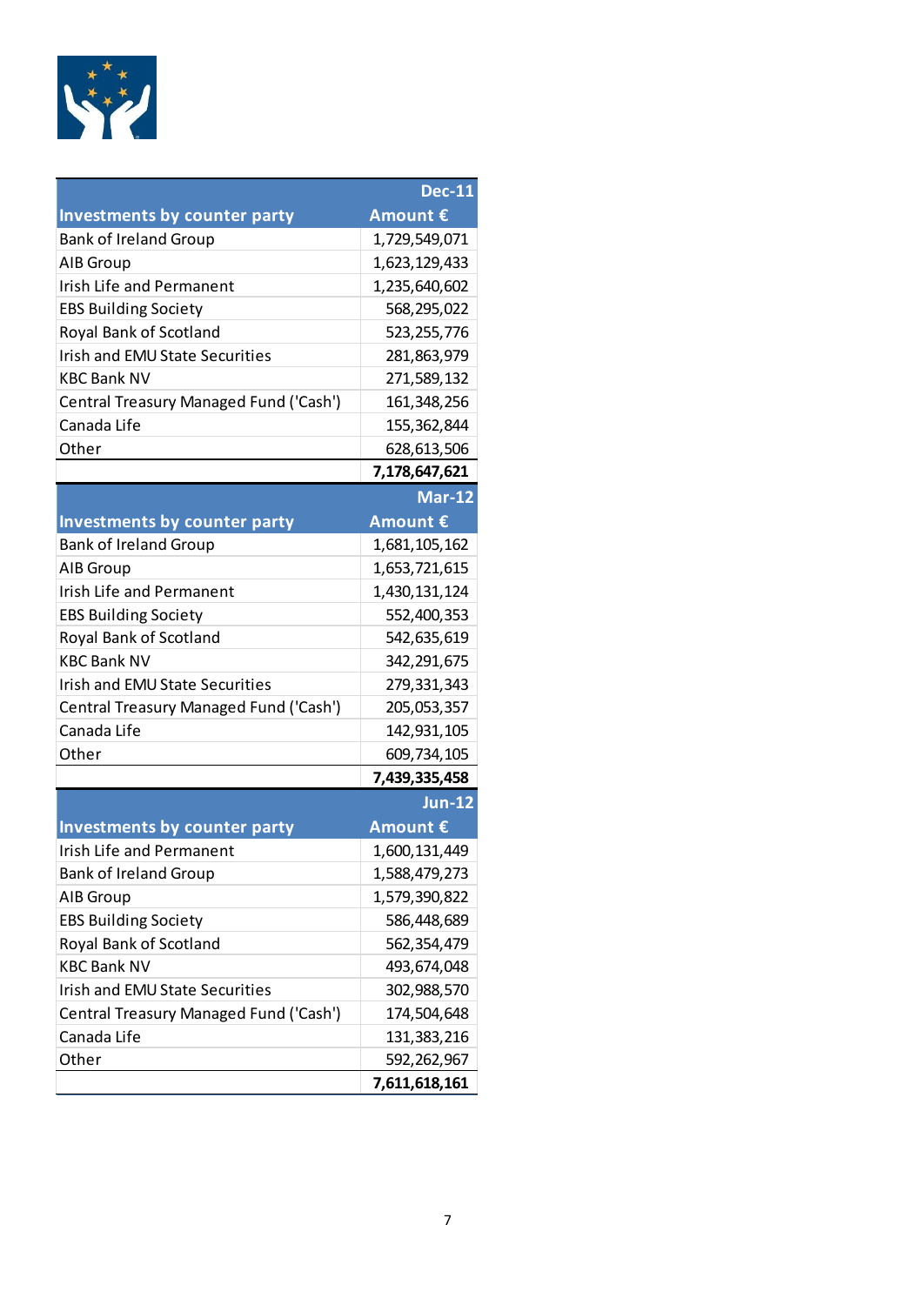

|                                          | <b>Sep-12</b> |
|------------------------------------------|---------------|
| <b>Investments by counter party</b>      | Amount €      |
| <b>Irish Life and Permanent</b>          | 1,672,584,939 |
| <b>Bank of Ireland Group</b>             | 1,537,263,519 |
| AIB Group                                | 1,421,804,876 |
| <b>KBC Bank NV</b>                       | 801,685,882   |
| Royal Bank of Scotland                   | 644,975,070   |
| <b>EBS Building Society</b>              | 542,292,065   |
| <b>Irish and EMU State Securities</b>    | 338, 169, 387 |
| Davy Central Treasury Managed Fund ('Cas | 197,269,081   |
| Canada Life                              | 84,824,581    |
| Other                                    | 528,558,641   |
|                                          | 7,769,428,041 |
|                                          | <b>Dec-12</b> |
|                                          |               |
| <b>Bank of Ireland Group</b>             | 1,599,000,086 |
| <b>Irish Life and Permanent</b>          | 1,494,271,193 |
| AIB Group                                | 1,349,689,747 |
| <b>KBC Bank NV</b>                       | 954,114,815   |
| Royal Bank of Scotland                   | 831,818,179   |
| <b>EBS Building Society</b>              | 515,074,153   |
| <b>Irish and EMU State Securities</b>    | 361, 281, 465 |
| Central Treasury Managed Fund ('Cash')   | 183,747,528   |
| Canada Life                              | 75,376,337    |
| Other                                    | 495,928,664   |
|                                          | 7,860,302,167 |
|                                          | <b>Mar-13</b> |
| <b>Investments by counter party</b>      | Amount €      |
| <b>Bank of Ireland Group</b>             | 1,681,967,361 |
| Irish Life and Permanent                 | 1,665,883,134 |
| AIB Group                                | 1,193,078,395 |
| Royal Bank of Scotland                   | 956,527,189   |
| <b>KBC Bank NV</b>                       | 864, 147, 561 |
| <b>Irish and EMU State Securities</b>    | 483,594,580   |
| <b>EBS Building Society</b>              | 417,470,578   |
| Central Treasury Managed Fund ('Cash')   | 190, 106, 342 |
| Rabobank                                 | 104,699,420   |
| Other                                    | 517,750,618   |
|                                          | 8,075,225,178 |